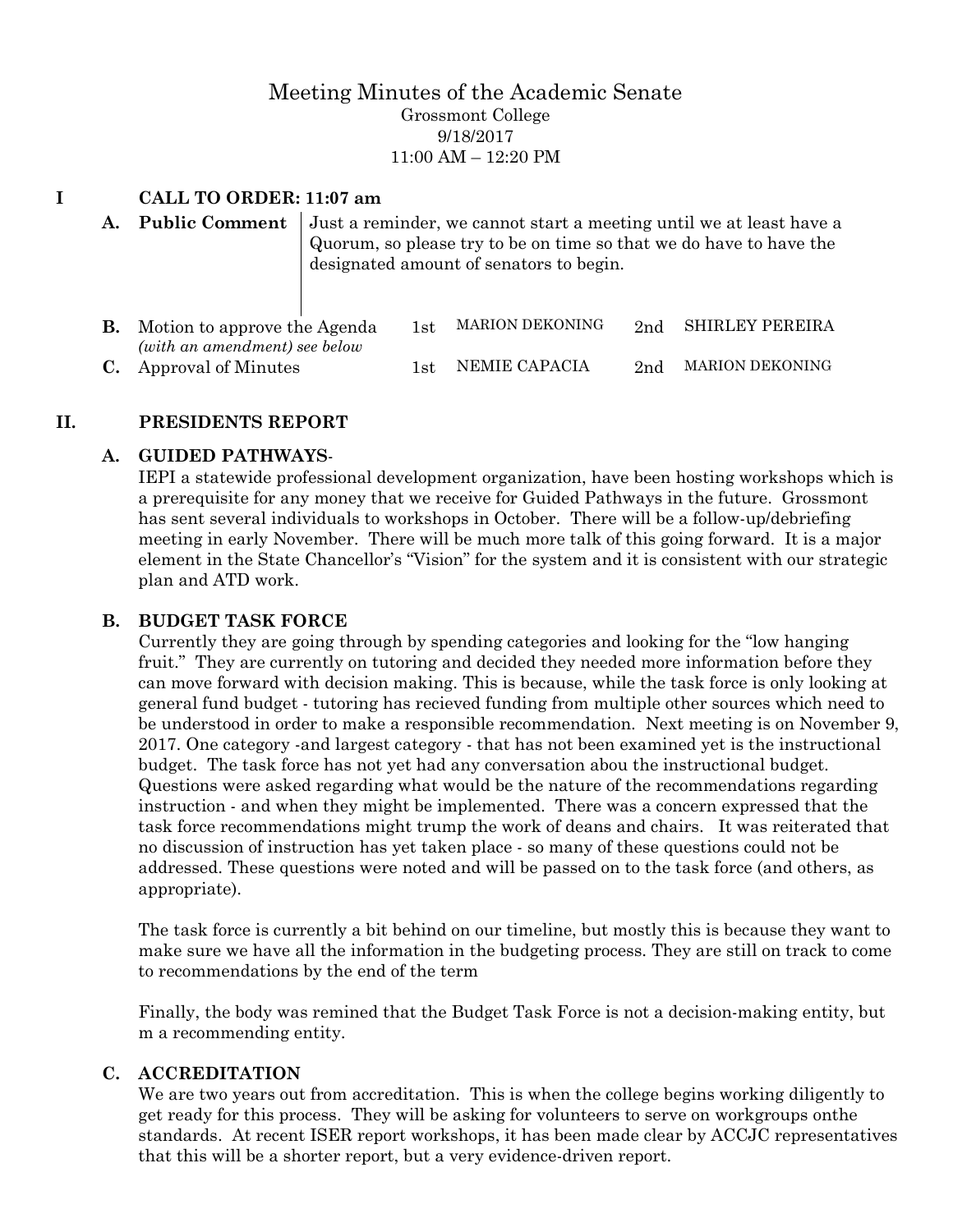### **III. ACTION ITEMS**

**A.** none

**VI. COMMITTEES REPORTS**

# **V. INFORMATIONAL ITEMS**

**A.** *\* Amendment to Agenda* MOBIL APPRENTICESHIP LAB – Javier Ayala *was not able to be here so this will be discussing in our next meeting (Nov. 6)*.

## **B. PART-TIME FACULTY HANDBOOK**- Richard Unis *Part Time Faculty Chair*

The Part-Time Faculty Committee is beginning to work on a PTF Handbook. They are using the existing, general Faculty Handbook that has not been updated since 2012. PTFC is in the very beginning process of this handbook, beginning with the Table of Contents and know there will be many things that need to be added or reworded.

The table of contents was reviewed in some detail - and organizational and resource suggestions were offered.

The Part Time Faculty would ask that our senators look over the table of contents and see if they can contribute to the work by offering any suggestions for addtion and/or reorganization.

Please See Attached PT Faculty Handbook Table of Contents, and offer any comments that you can to Richard Unis. [Richard.Unis@gcccd.edu](mailto:Richard.Unis@gcccd.edu)

Tate noted the excellent work of the Part-Time Faculty Committee and noted that there were department representative vacancies. He encouraged chairs to reach out to see if there were faculty interested in participating.

### **C. SENATE COMMITTEES RE-ORG DRAFT**

Please see Attachment

The Senate Officers have examined out current structure and needs - and have engaged in a review of the Senate structures at colleges across the region. The following are the preliminary insights/suggestions from the Senate Officers Committee. We are awaiting feedback from our IEPI Governance consultation before moving forward on finalizing recommendations.

### *Changes are*

**Instructional Computing Committee** is no longer opperating.

**Professional Relations Committee** this committee used to be functioning, but over the last several years has stopped being used. Last semester it was brought back as Collegial Mediation Committee and approved by the Academic Senate. We are still working on identifying mediations training funds for committee members.

**CCC** this is currently under discussion as to whether, in fact, it is acutally a committee of the senate. It appears to have been misplaced on the official organizational chart some years ago. We will consider its appropriate place in the new organizaitonal structure moving forward.

# **Educational Development and Innovation Committee** is no longer functioning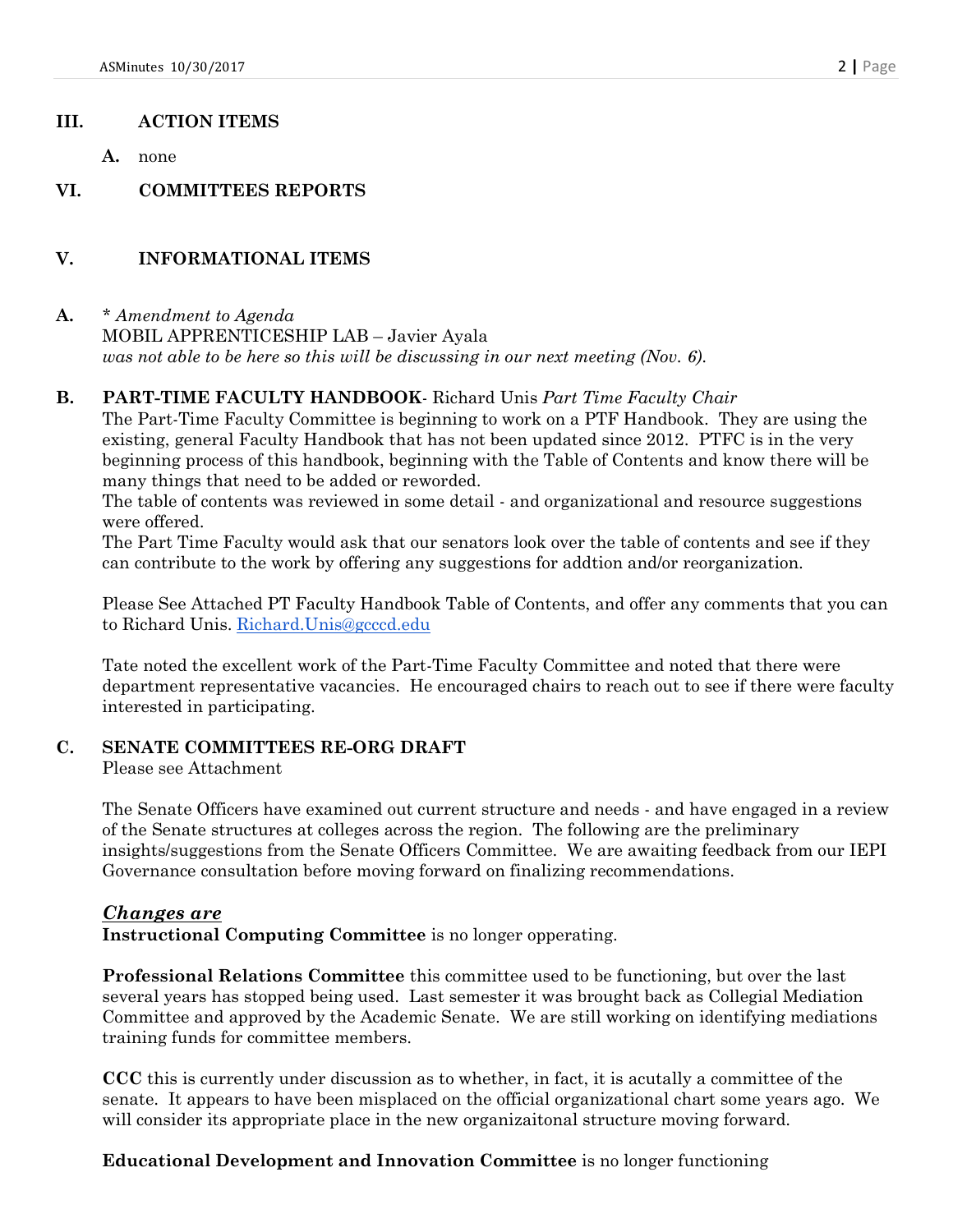*New* **Committee Workforce and Community Relations-** There is currently no place for a faculty consultation regarding the various efforts comming from our community partnerships with GUHSD, the East Area Adult Consortium and/or our Strong Workforce partners. Many of these conversations have elements that relate directly to the  $10 + 1$ .

*New* **Diversity Equity and Inclusion-** we had this committee, as a free-standing committee at the college, but it was disbanded. The new committee will work on similar projects as they pertain to teaching and learning.

*New* **Advancement and Awards-** We found a number of senates around the region were doing this - which for us is a consolidation of things we have individually at this time. This committee will take all the different processes of advancement awards and put them in this one committee that will meet once a month. This will include: Tenure Review, Faculty Awards (such as Distinguished Faculty), Academic Rank. We may also have them serve as election committees for the Academic Senate.

*New* **Distance Education-** This is a subcommittee of the Technology for Teaching and Learning (TTLC). However, Distance Educatuion is not just about online technology but rather online teaching and student learning which falls in our purview. However, TTLC is a committee of Planning and Resources. In past the TTLC has had a regular reporting of information to the Senate but it is not a direct committee of the Senate. It was suggested that this was not always the case and that it had orignially been designed differently. This led to a discussion about the pitfalls of our current Charge and Composistion Review process, which leaves much of the decision-making to the individual committees. The result is sometimes unintended creep away from the original, overall organizational intent of the governance system.